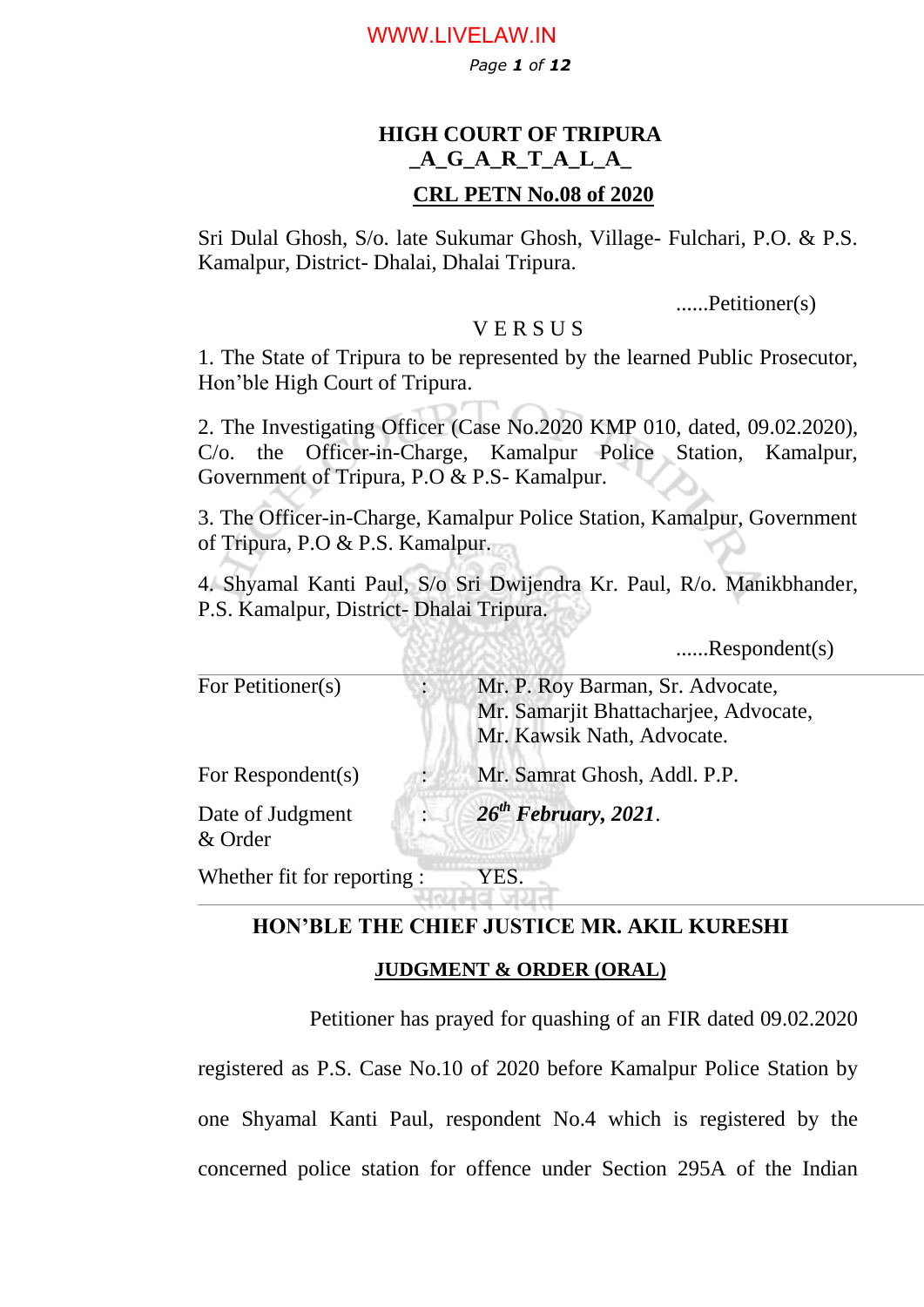## *Page 2 of 12* WWW.LIVELAW.IN

Penal Code (*IPC, for short*). According to the complainant, by putting a comment on his Facebook, the petitioner has hurt the religious feelings of the Hindu community. The petitioner contends that the post in question is deliberately twisted and misinterpreted. The petitioner neither had the intention nor desired to hurt the religious feelings of any community or class of citizens. The petitioner, therefore, requests that the FIR be quashed since even after taking the allegations made in the complaint on the face value, no offence can be stated to have been committed. Both sides have argued at length on this issue. In order to resolve this dispute, it may be useful to take note of the contents of the FIR. The original being in Bengali, the petitioner has placed translation of it on record, which reads as under:

#### "Sir,

Yesterday, i.e. 08.02.2020, at around 9.30 pm, the below mentioned opposite party made an untasteful and obscene comments on Hindu religion by saying that the Gita, sacred religious text is a "thakbaji Gita" by posting it on Facebook. Due to this, the people of Hindu religion got hurt on their faith.

It is mentioned here that, the below mentioned accused person always made untasteful comments against Hindu religion. The accused persons with pre motivated mind continuously doing such act so that the believers of Hindu religion got hurt. I prayed for impartial investigation of the above said incident and ensure appropriate legal action against the accused person for causing untasteful comments against the Hindu religion.

Under the circumstances stated above, I prayed before your good office, to cause investigation against the accused person as per law."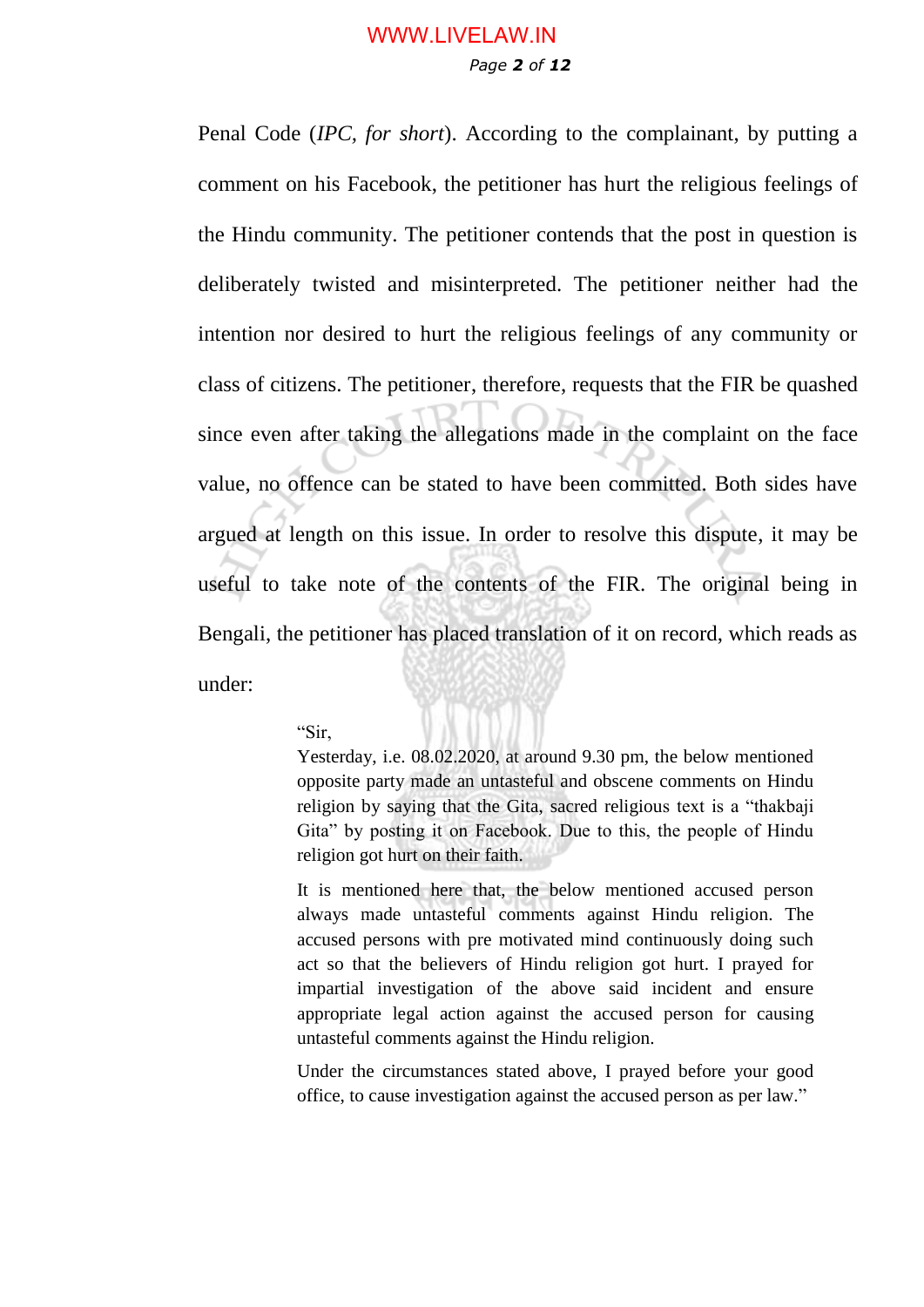### *Page 3 of 12* WWW.LIVELAW.IN

**[2]** The case put forth before me by the petitioner through his learned counsel is as under :

> (i) The petitioner is a rationalist and has been posting various comments on social media which may not be agreeable to certain readers. Only on account of his personal beliefs he is being targeted and falsely implicated in a criminal case.

> (ii) The post in question has been deliberately twisted and misinterpreted. The petitioner never intended to demean the Holy Book Gita. The words used by the petitioner do not amount to any derogation or insult. The complainant has given a wrong connotation of the term used by the petitioner in order to make out a false case of criminal offence.

> (iii) No singular post in isolation of the nature which the petitioner has placed, even if the meaning attributed by the complainant is taken to be true, would constitute an offence under Section 295A of IPC. In this context, counsel has relied on certain decisions reference to which would be made at an appropriate stage.

**[3]** On the other hand, learned Additional Public Prosecutor strongly opposed the petition contending that the petitioner had exhibited a clear intention to hurt the religious feelings by making derogatory remarks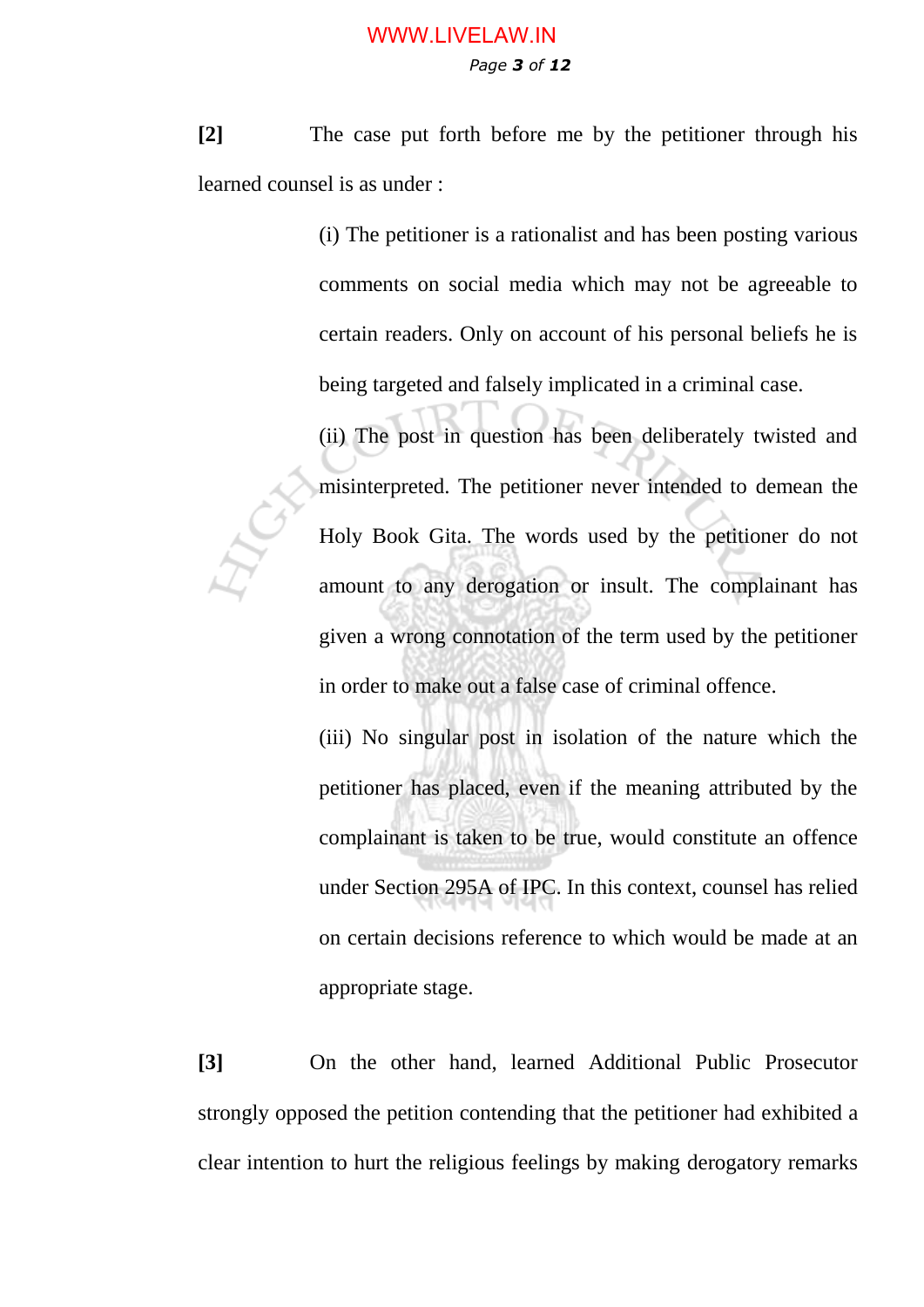## *Page 4 of 12* WWW.LIVELAW.IN

about a Holy Book. Court should not interfere at a stage where investigation is yet to be completed. This is not the only occasion on which the petitioner has shown such tendency to hurt religious feelings. His post must be seen in the background of his previous posts.

**[4]** Perusal of the complaint in question would show that the complainant has referred to one Facebook post of the petitioner which he put on 08.02.2020 which was in Bengali and in original script reads as under :

# **"**ঠগভাজী গীতা!!!!!"

**[5]** According to the complainant, by putting such an un-tasteful and obscene comment on Hindu religion by saying that Gita, the sacred religious text is "thakbaji Gita", the petitioner has hurt the religious feelings of Hindu community. The complainant has further stated that the petitioner always makes such comments about the said religion.

# सत्यमेव जयते

**[6]** According to the petitioner, the complainant is misinterpreting his post. His post did not convey the meaning that Gita was 'ঠকবাজি' meaning deceitful or swindling. Instead, the petitioner had put the post conveying that the Gita is a pan which fries "ভাজা' i.e. swindlers.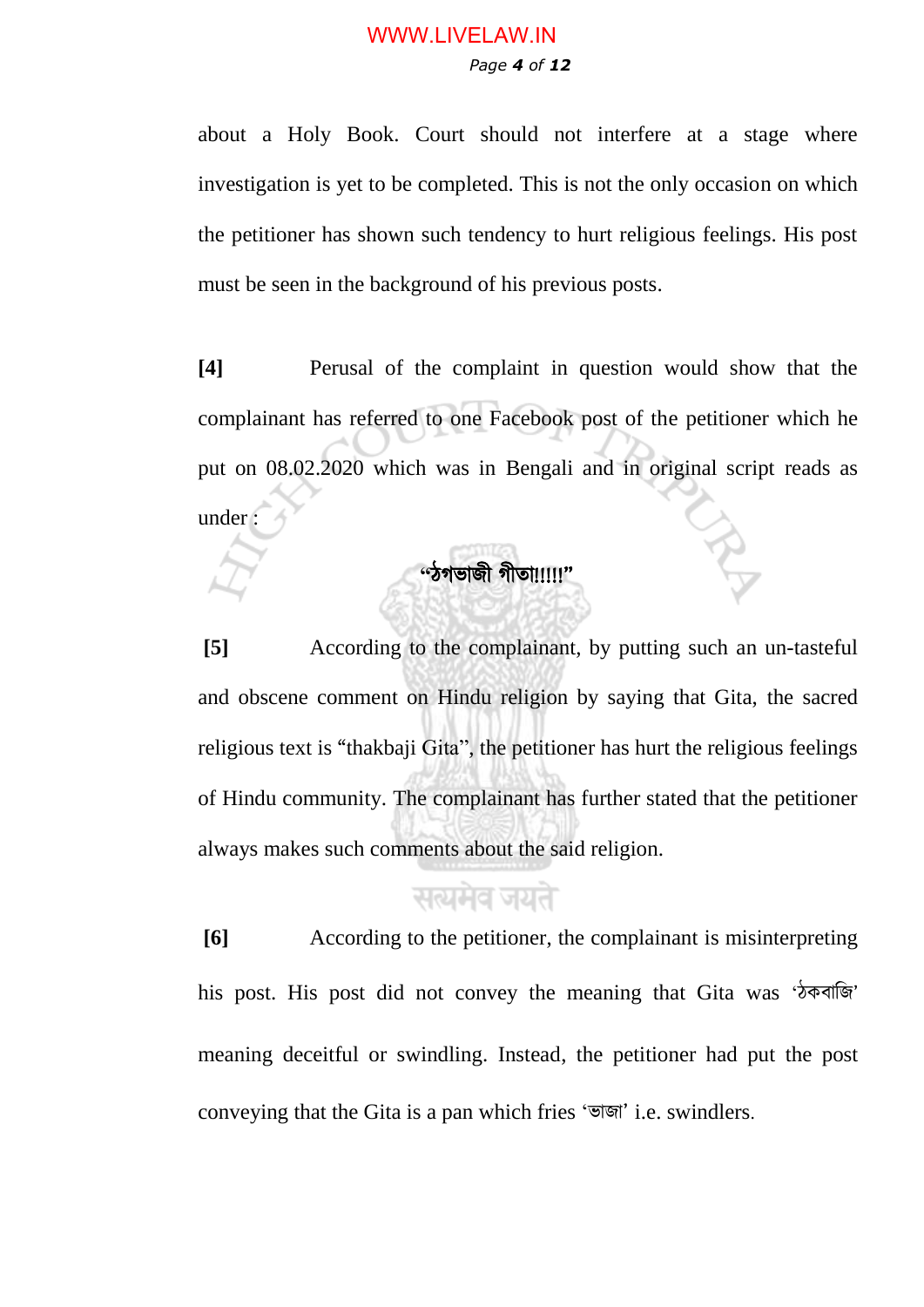# *Page 5 of 12* WWW.LIVELAW.IN

**[7]** The Government has countered the stand of the petitioner by filing a detailed affidavit and on the basis of which learned Additional Public Prosecutor has vehemently contended that the petitioner is now backtracking on his comment since a criminal complaint has been lodged against him which shows *prima facie* that he has committed a serious offence. He painstakingly tried to explain to me the phonetics of spoken Bengali where according to him alphabet 'V' is pronounced as 'Ba' and *vice versa*. For example, the name "Vipin", he explained, is spoken as "Bipin" in Bengali. He contended that the petitioner is trying to twist the words used by him and deliberately confusing the phonetical differences between Bengali and Hindi languages.

**[8]** With rapid spread of social media platforms, the right to free speech has got an entirely new dimension. The words and expressions are placed in social media which have a more lasting effect as compared to transient impact that oral conversation particularly in front of a small audience may have. Such social media posts also have the propensity to reach a vast number of people with supersonic speed. They transgress international boundaries and often times evoke excited responses. The society as well as the laws are grappling to keep pace with such rapid changes. What however continues to hold good is that the right of free speech guaranteed under Article 19(1)(a) of the Constitution is subject to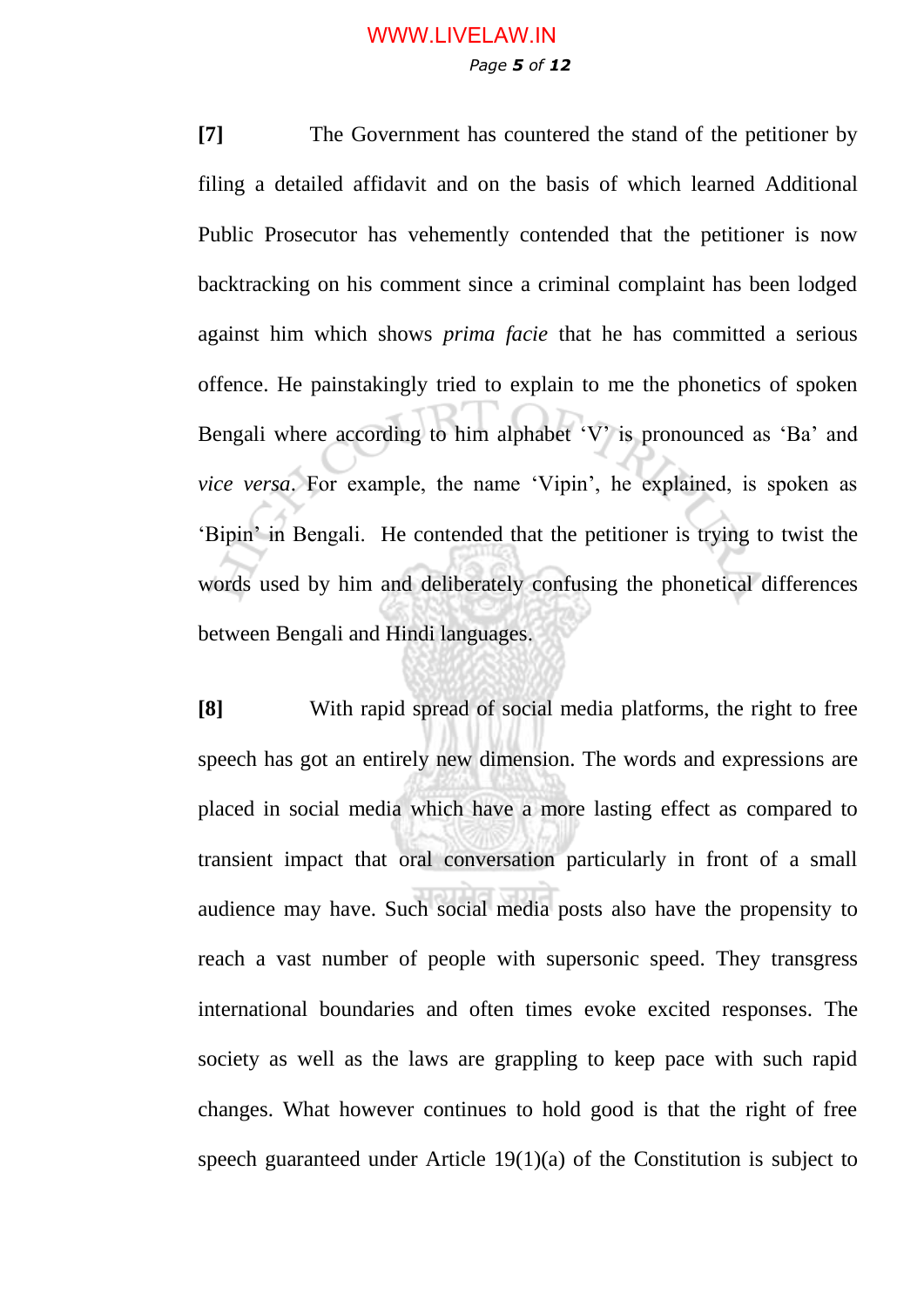# *Page 6 of 12* WWW.LIVELAW.IN

reasonable restrictions that may be imposed by the State in the interests of sovereignty and integrity of India, security of the State, friendly relations with foreign states, public order, decency or morality, contempt of Court, defamation or incitement of an offence. No exercise of right of free speech can therefore transgress into any of the areas for which the law may have been framed for above purposes. It is in this context, Section 295A of IPC comes into picture. It pertains to an offence of deliberate and malicious acts intended to outrage religious feelings of any class by insulting its religion or religious beliefs. This Section provides that whoever, with deliberate and malicious intention of outraging the religious feelings of any class of citizens of India, by words, either spoken or written, or by sings or by visible representations or otherwise, insults or attempts to insult the religion or religious beliefs of that class, shall be punished with imprisonment of either description for a term which may extend to three years, or with fine, or with both.

**[9]** In the early days of the establishment of the Supreme Court, in case of *Ramji Lal Modi versus State of U.P* reported in *AIR 1957 SC 620*, a Constitution Bench of the Supreme Court considered a challenge to the constitutionality of Section 295A of IPC on the ground that it transgresses the guarantee of free speech. While upholding the vires *inter alia* on the ground that Section 295A of IPC is a law made for the purpose of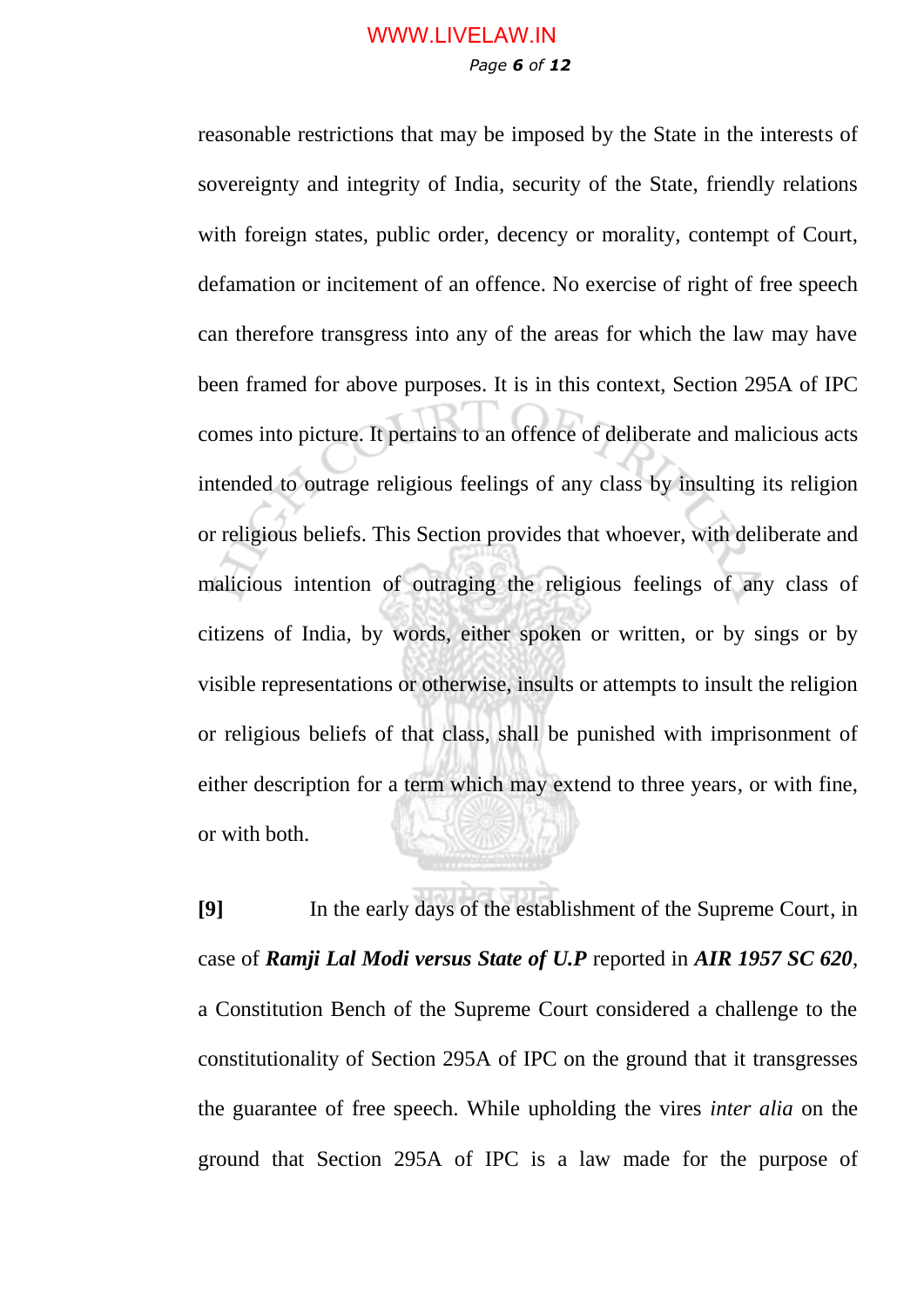## *Page 7 of 12* WWW.LIVELAW.IN

maintenance of public order, the Supreme Court made certain important

observations which read as under :

"9. Learned counsel then shifted his ground and formulated his objection in a slightly different way. Insults to the religion or the religious beliefs of a class of citizens of India may, says learned counsel, lead to public disorders in some cases, but in many cases they may not do so and, therefore, a law which imposes restrictions on the citizens' freedom of speech and expression by simply making insult to religion an offence will cover both varieties of insults, i.e., those which may lead to public disorders as well as those which may not. The law in so far as it covers the first variety may be said to have been enacted in the interests of public order within the meaning of cl. (2) of [Art.19,](https://indiankanoon.org/doc/1218090/) but in so far as it covers the remaining variety will not fall within that clause. The argument then concludes that so long as the possibility of the law being applied for purposes not sanctioned by the Constitution cannot be ruled out, the entire law should be held to be unconstitutional and void. We are unable, in view of the language used in the impugned section, to accede to this argument. In the first place cl. (2) of [Art.19](https://indiankanoon.org/doc/1218090/) protects a law imposing reasonable restrictions on the exercise of the right to freedom of speech and expression "in the interest of public order," which is much wider than "for maintenance of" public order. If, therefore, certain activities have a tendency to cause public disorder, a law penalising such activities as an offence cannot but be held to be a law imposing reasonable restriction "in the interests of public order" although in some cases those activities may not actually lead to a breach of public order. In the next place [S.295A](https://indiankanoon.org/doc/1803184/) does not penalise any and every act of insult to or attempt to insult the religion or the religious beliefs of a class of citizens but it penalises only those acts of insults to or those varieties of attempts to insult the religion or the religious beliefs of a class of citizens, which are perpetrated with the deliberate and malicious intention of outraging the religious feelings of that class. Insults to religion offered unwittingly or carelessly or without any deliberate or malicious intention to outrage the religious feelings of that class do not come within the section. It only punishes the aggravated form of insult to religion when it is perpetrated with the deliberate and malicious intention of outraging the religious feelings of that class. The calculated tendency of this aggravated form of insult is clearly to disrupt the public order and the section, which penalises such activities, is well within the protection of cl. (2) of [Art.19](https://indiankanoon.org/doc/1218090/) as being a law imposing reasonable restrictions on the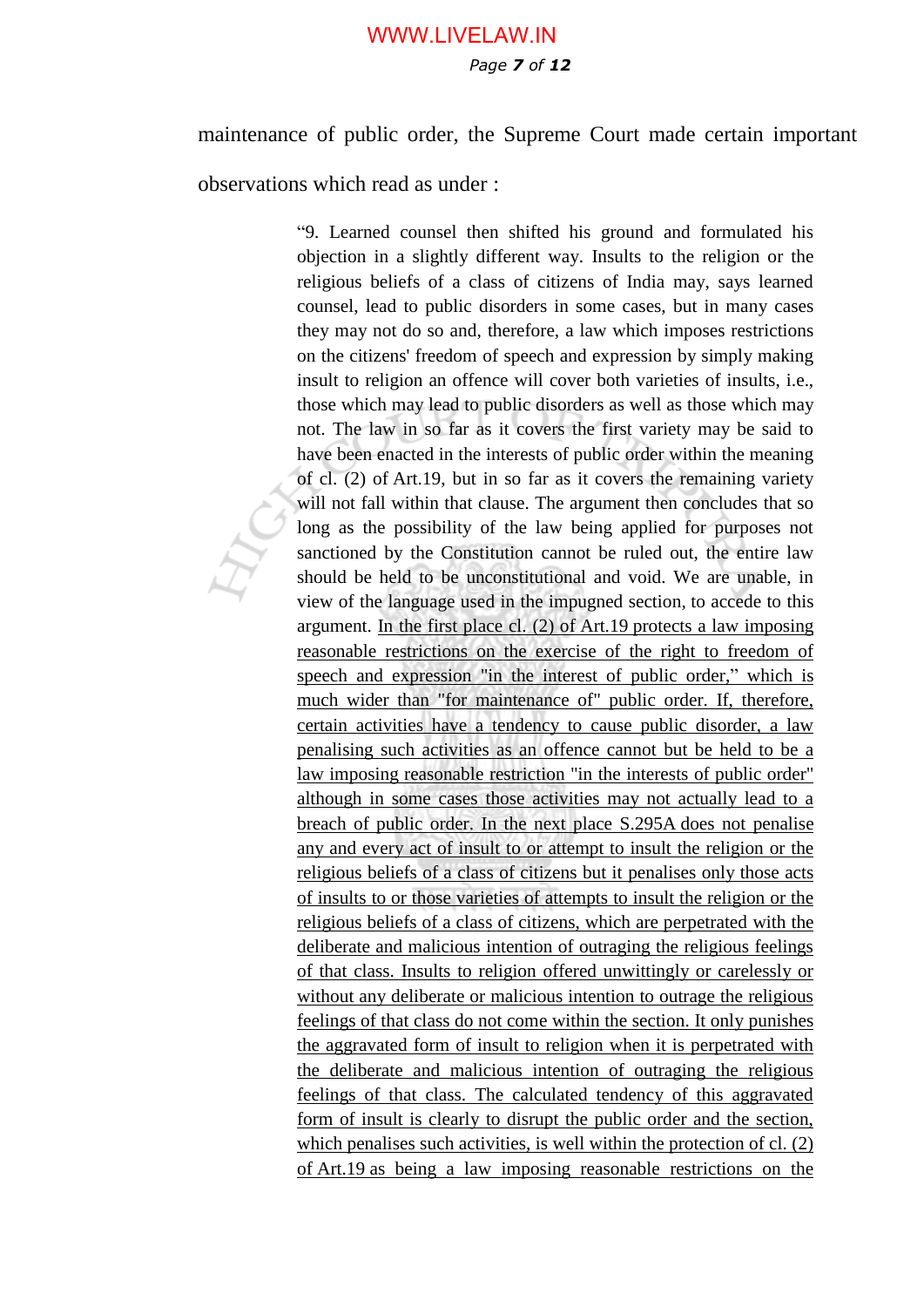### WWW.LIVELAW.IN

### *Page 8 of 12*

exercise of the right to freedom of speech and expression guaranteed by Art.  $19(1)(a)$ . Having regard to the ingredients of the offence created by the impugned section, there cannot, in our opinion, be any possibility of this law being applied for purposes not sanctioned by the Constitution. In other words, the language employed in the section is not wide enough to cover restrictions both within and without the limits of constitutionally permissible legislative action affecting the fundamental right guaranteed by [Art. 19\(1\)\(a\)](https://indiankanoon.org/doc/1142233/) and consequently, the question of severability does not arise and the decisions relied upon by learned counsel for the petitioner have no application to this case."

**[10]** In a subsequent judgment in case of *Mahendra Singh Dhoni versus Yerraguntla Shyamsundar and another* reported in *(2017) 7 SCC 760*, the three-Judge Bench of the Supreme Court after referring to the judgment in case of *Ramji Lal Modi* (*supra*) made following observations:

> "6. On a perusal of the aforesaid passages, it is clear as crystal that Section 295-A does not stipulate everything to be penalised and any and every act would tantamount to insult or attempt to insult the religion or the religious beliefs of a class of citizens. It penalises only those acts of insults to or those varieties of attempts to insult the religion or religious belief of a class of citizens which are perpetrated with the deliberate and malicious intention of outraging the religious feelings of that class of citizens. Insults to religion offered unwittingly or carelessly or without any deliberate or malicious intention to outrage the religious feelings of that class do not come within the section. The Constitution Bench has further clarified that the said provision only punishes the aggravated form of insult to religion when it is perpetrated with the deliberate and malicious intention of outraging the religious feelings of that class. Emphasis has been laid on the calculated tendency of the said aggravated form of insult and also to disrupt the public order to invite the penalty."

**[11]** The entire issue at hand, therefore, needs to be examined in the background of the observations of the Supreme Court in case of *Ramji Lal Modi* (*supra*) namely that Section 295A does not penalize any and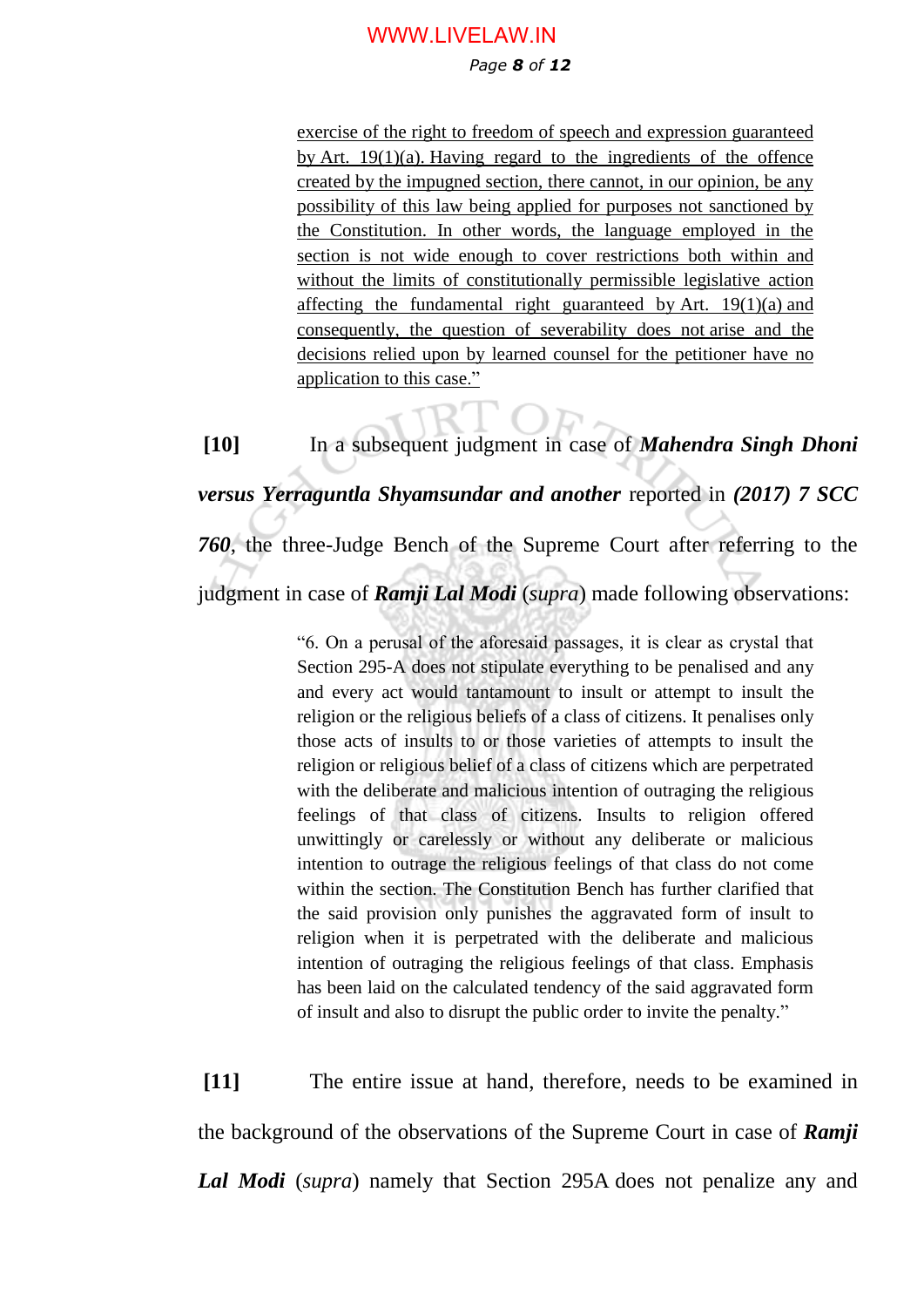every act of insult or an attempt to insult the religion or the religious beliefs but it penalizes only those acts of insults or attempts which have been perpetrated with the deliberate and malicious intention of outraging the religious feelings of a particular class. Insults to religion made unwittingly or carelessly or without any deliberate or malicious intention to outrage the religious feelings of a class would not come within the said section.

**[12]** With this background, we may revert to facts of our case. Though the complainant has stated that this is not an isolated post of the nature placed by the petitioner, neither in the complaint nor before me by the State any such previous posts of the petitioner of offending nature, even if for the moment one were to presume that the present post is one, has been placed on record. Mere passing allegation of the petitioner being in habit of placing such posts, cannot be the ground for permitting a fishing inquiry. I must, therefore, proceed on the basis that the petitioner has posted the above post on his Facebook which is a standalone post of its kind. Coming to the post by itself, without there being any background or foreground, it is not possible for any reasonable human being with ordinary common sense and intelligence, to discern any derogatory or demeaning meaning being ascribed by the petitioner to the holy book. Bhagavad Gita is part of Hindu mythology of Mahabharat and it is in form of a conversation between the warrior prince Arjun and Lord Krishna when in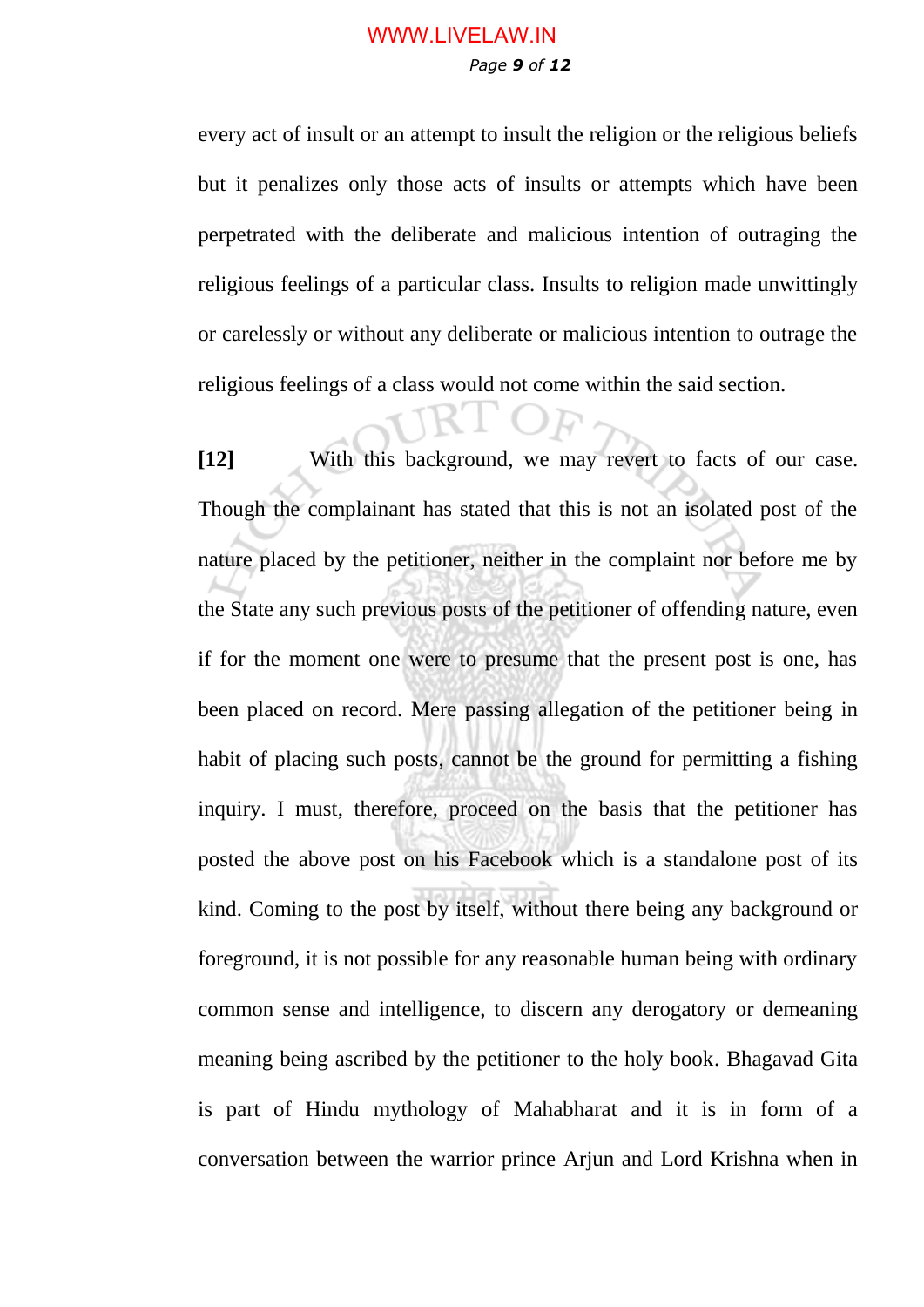## *Page 10 of 12* WWW.LIVELAW.IN

the battle ground Arjun had serious doubts regarding the needless destruction. A purist may not describe it as a holy book since it does not contain religious tenets. Nevertheless, it is treated as something sacred and a revered book containing Hindu scriptures. Deliberate and direct insult or derogation of such a work if otherwise done intentionally and to borrow the expressions of the Supreme Court in case of *Ramji Lal Modi* (*supra*), in order to outrage the religious feelings of the community, would undoubtedly in a given case fall with the mischief of Section 295A of IPC. In the present case, however, the words used by the petitioner and which I have reproduced for accuracy in the original Bengali script, do not convey even remotely the meaning which the complainant seeks to extract out of the expression.

**[13]** As I have noted earlier, there is a dispute about what exactly did the petitioner convey through the said post. In fact, according to the complainant, the term used by the petitioner is different from what the petitioner has actually posted and thereby raises a divergence of opinions. I have referred to the Bengali to English dictionary (Revised & Enlarged Third Edition), Sahitya Samsad Publication for the true meaning of the two expressions. The word 'ঠক' is explained as deceitful, swindling and knavish. When suffix 'বাজি' is added, it conveys the meaning of cheating,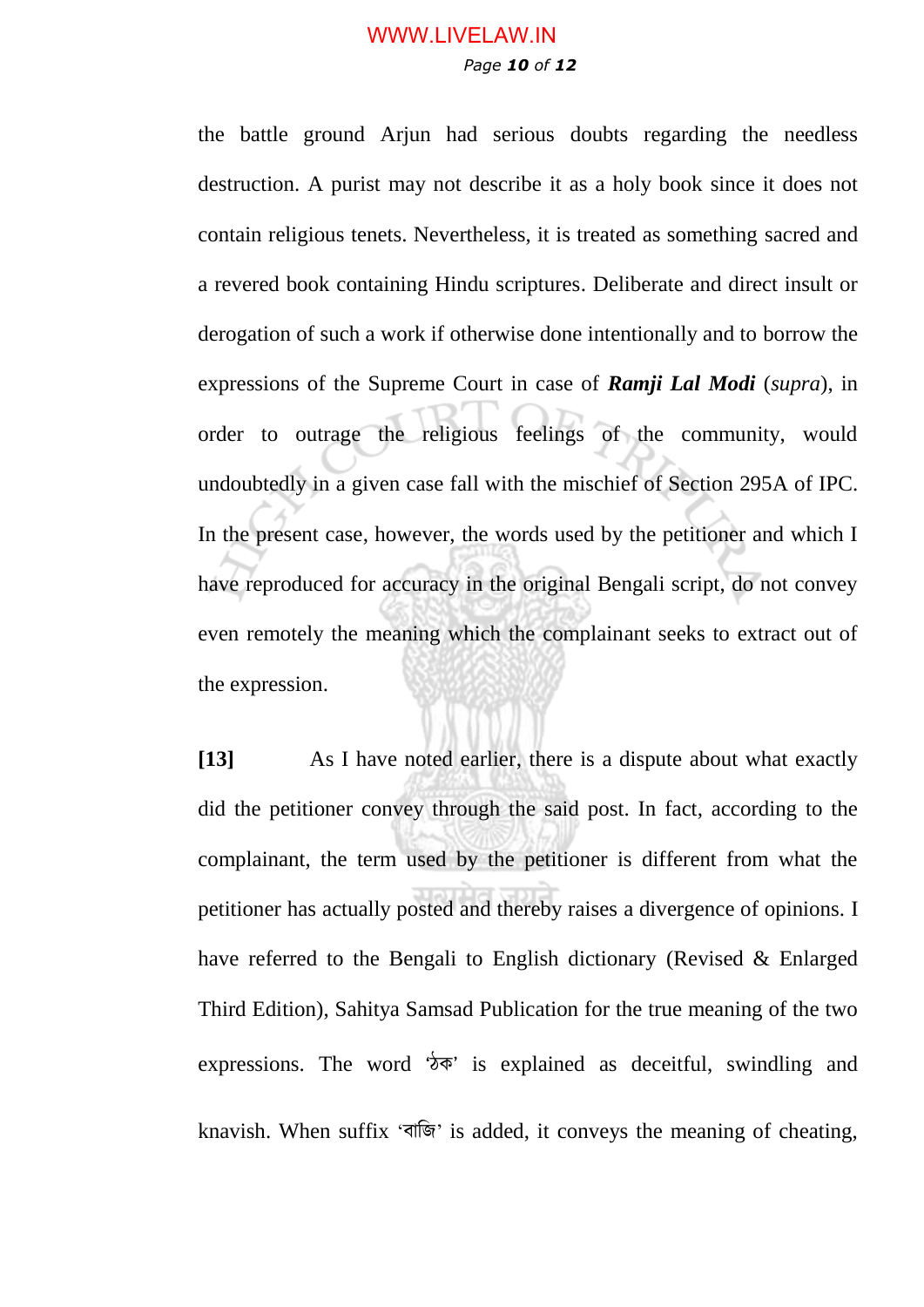## *Page 11 of 12* WWW.LIVELAW.IN

swindling or knavery whereas the term 'ভাজা' is explained as to fry or roast. What the petitioner has written on his Facebook post is "ঠগভাজী'. Whatever this term coined by the petitioner may mean or may not mean anything at all, it certainly does not convey the meaning which the complainant wants to ascribe namely that Bhagavad Gita, is a deceitful document. Learned Additional Public Prosecutor however argued that there is no such expression as the petitioner has placed on his Facebook. Even if he is right, it is not the role of the Court or for that matter the police to extract a meaning of a Facebook post whether the post is possible of any meaning or not. It may be frivolous, it may be redundant, it may make no sense. The question is, by placing such a post has the poster committed offence under Section 295A of IPC? When the answer to this question is in the negative, the complaint must be quashed. The anomaly in the phonetics between Bengali and Hindi language, cannot be a source to explain the stand of the complainant. I have not gone by the pronunciation of the words used by the petitioner but gone by the dictionary meaning of the expression which he has used in original Bengali script. It is not the spoken word which I am trying to interpret. It is a written expression which has to be interpreted. How, such a post can be read when spoken is of no consequence. The expression thus used by the petitioner which is in total isolation, without virtually any background or foreground, therefore would require much